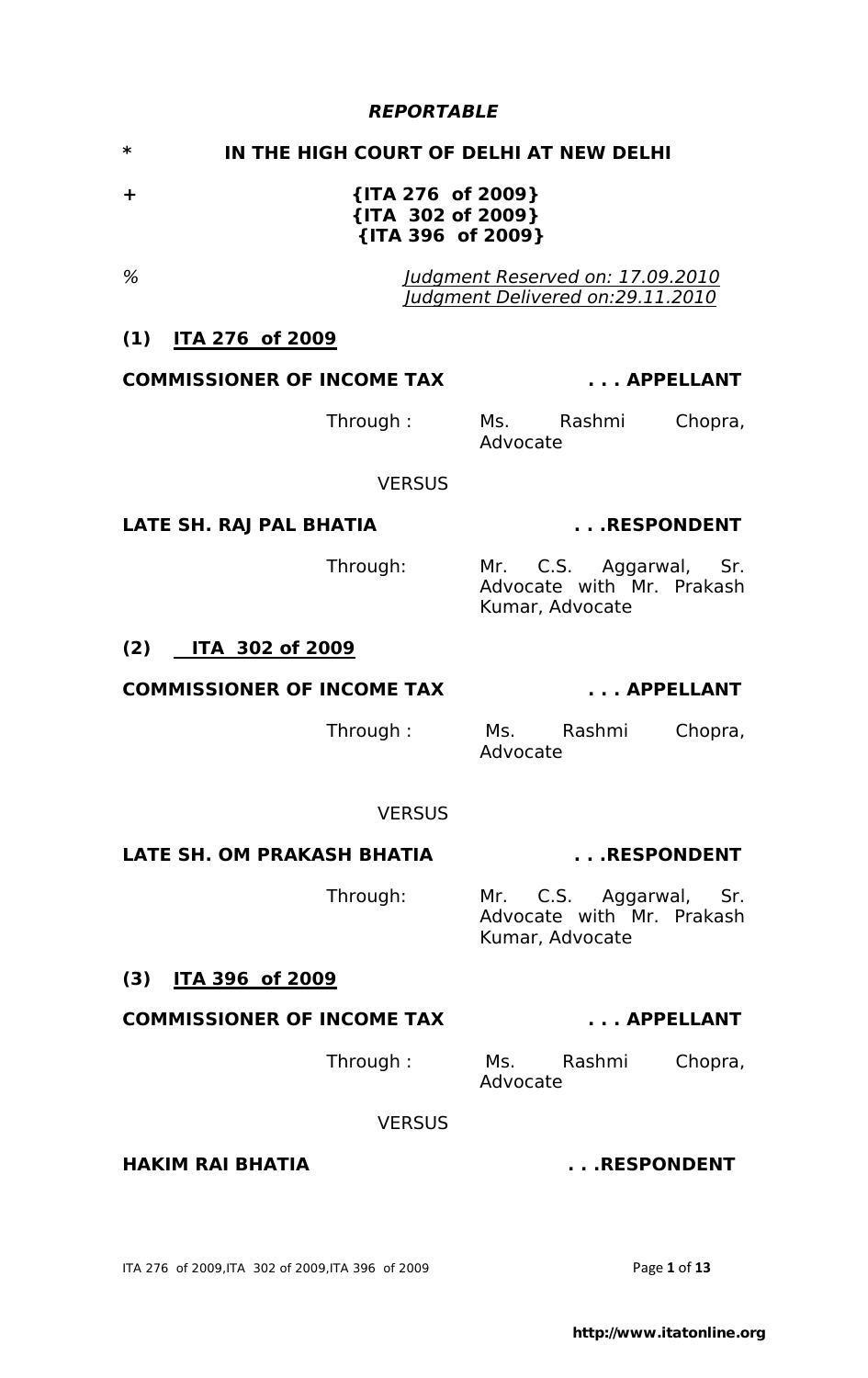Through: Mr. C.S. Aggarwal, Sr. Advocate with Mr. Prakash Kumar, Advocate

**CORAM :-** 

#### **HON'BLE MR. JUSTICE A.K. SIKRI HON'BLE MR. JUSTICE MANMOHAN SINGH**

- 1. Whether Reporters of Local newspapers may be allowed to see the Judgment?
- 2. To be referred to the Reporter or not?
- 3. Whether the Judgment should be reported in the Digest?

# **A.K. SIKRI,J.**

1. All these appeals arise out of the common order dated  $11<sup>th</sup>$  July, 2008 passed by the Income-Tax Appellate Tribunal thereby allowing three appeals of the assessees/respondents and deleting the additions made by the Assessing Officer. The respondents were the brothers and two of them passed away during the pendency of the Income Tax proceedings. Their spouses were impleaded in their place in their capacity as the legal heirs. These brothers were the joint owners of property bearing no. 112, Golf Link, New Delhi, which was sold to Sh. Sunil Charla and his wife Smt. Sureksha Charla. The additions in the income of these three brothers were made qua Block Assessment proceedings on the premise that consideration of the said property was under-stated in the sale deed executed by these assessees in favour of the aforesaid two purchasers. According to the Department, the actual price received was  $\bar{\tau}$  6.5 crores, the consideration shown in the sale deed was only  $\bar{\tau}$  1.40 crores. The additions made by the Assessing Officer in their respective assessment were sustained by the CIT (A), however, the Income-Tax Tribunal has deleted the same.

ITA 276 of 2009,ITA 302 of 2009,ITA 396 of 2009 Page **2** of **13**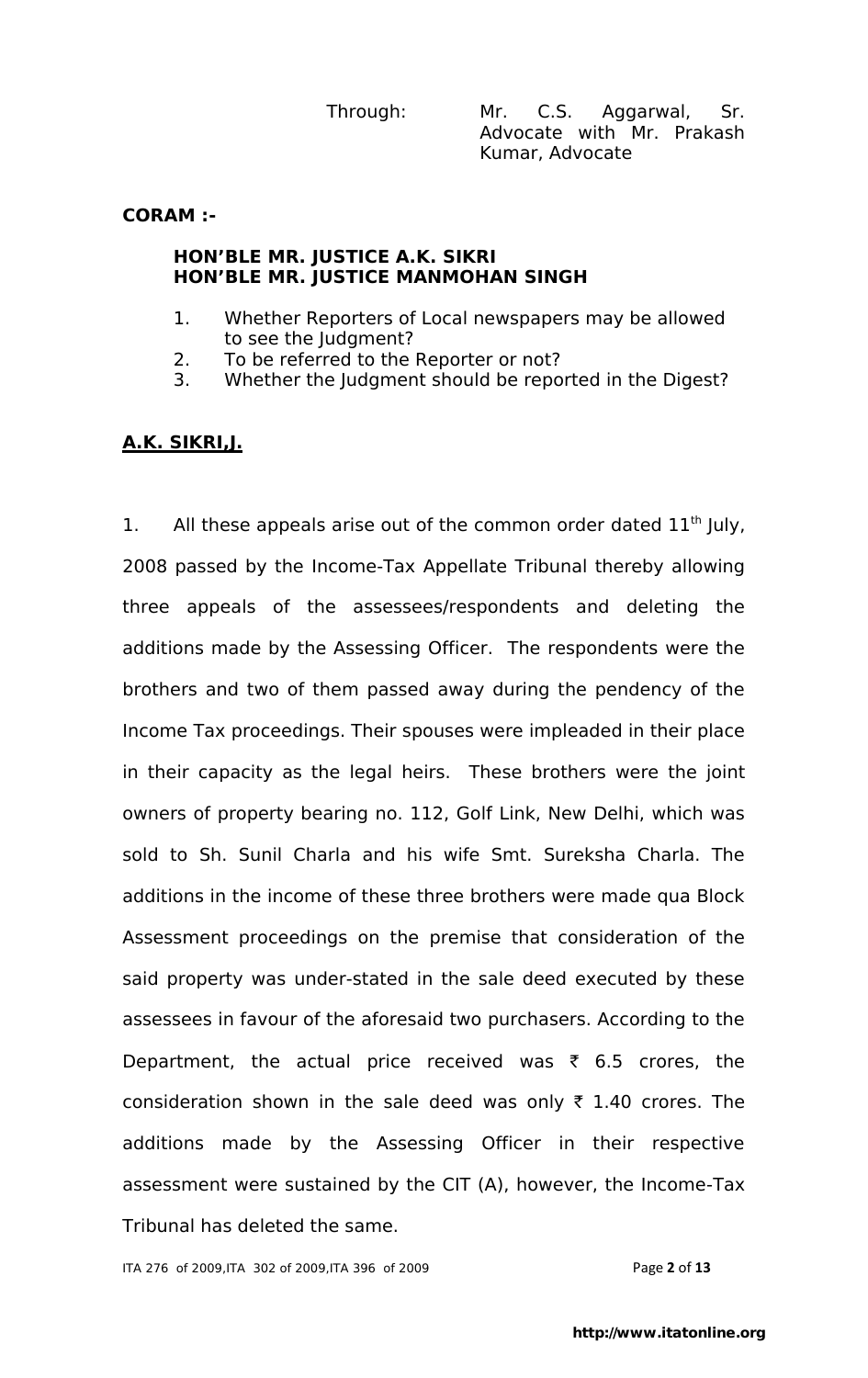2. The Tribunal in the impugned order has correctly stated the facts under which the Block Assessment proceedings were initiated by the Assessing Officer in respect of these assessees and aforesaid additions made. Therefore, in so far as facts of these cases are concerned, one can safely rely upon the Tribunal"s order without any fear of contradiction. We are, therefore, referring these facts from the said order.

3. A search was conducted under Section 132 (1) of the Income Tax Act at the residential premises of Shri Sunil Charla and others at 4, Malka Ganj, Delhi. During the course of search statement of Smt. Surksha Charla, wife of Shri Sunil Charla, a co-owner in the property at House No. 112, Golf Links, New Delhi was recorded. Shri Sunil Charla, Smt. Surksha Charla and Shri Sunil Charla HUF have purchased a house property at No. 112, Golf Links, New Delhi from the co-owners. In her statement dated 24.09.2002 Smt. Surksha stated as under:-

> "Q.6 Please give the details of your all immovable properties in your name or in which you have share and in the name of your family member.

> Ans. House No.4 Malka Ganj is family property and other property bearing No. 112, Golf Links is joint name i.e. me and my husband Shri Sunil Charla, which is also residential house.

> Q.7 when was this property at Golf Link was purchased and from whom.

> Ans. It was purchased roughly three years back in Dec., 99 from Sh. Bhatia's family of three brothers namely Shri O.P. Bhatia, R.P. Bhatia and H.R. Bhatia.

> Q.8. What was the purchase consideration of this properties at Golf Link.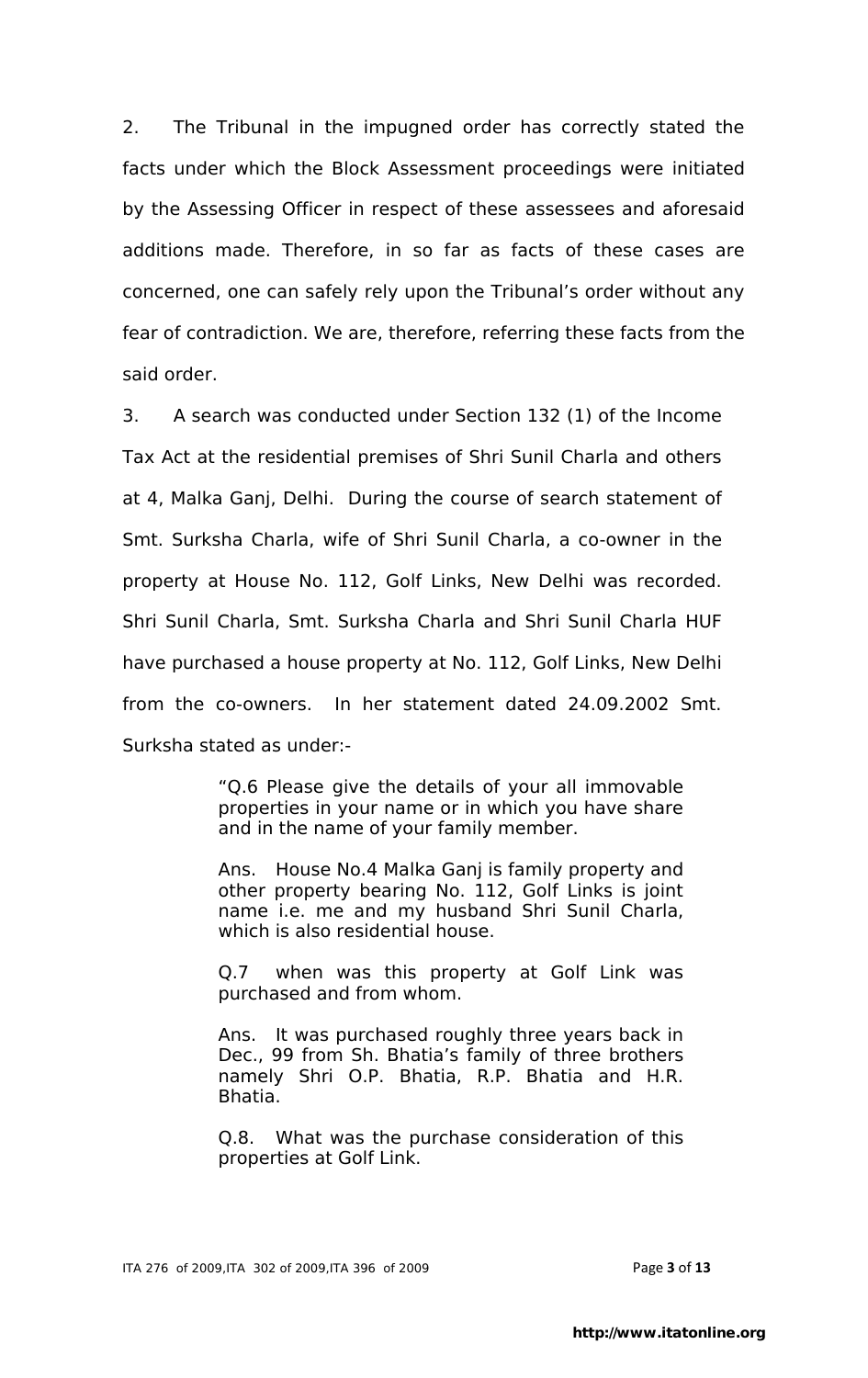Ans. Aprox. 5 to 6 crores and cheque payment of  $\bar{z}$ 1.40 crore was paid by us. The balance was paid in cash".

4. Smt. Surksha Charla thereafter filed a letter dated 26.09.2002 addressed to the Addl. Director of Income Tax (Inv.) Unit-II, New Delhi retracted her statement recorded during search on 24.09.2002. The DDI (Inv.)-II, New Delhi thereafter issued summons under section 131 to Smt. Surksha Charla. Her statement was recorded by DDIT (Inv.) on 01.11.2002.

5. The Assessing Officer considered that since buyers have paid sum over and above that stated in the sale deed, to that extent the amount is also received by the sellers (appellants herein). Since sellers have understated the value of property sold, action under Section 158 BD ought to be taken in the hands of the sellers of the property. Accordingly notices under Section 158 BC read with Section 158 BD were issued to the assessees. The Assessing Officer held that the assessee was confronted with the statement of Smt. Surksha Charla stating that property No. 112, Gold Link, New Delhi was purchased for  $\bar{\tau}$  6 crores by them and hence the sale consideration of ₹ 6.5 crores was received over and above the stated consideration. The assessee contended that the property was sold for only the stated consideration as mentioned in the sale deed. It was duly registered and in respect of which capital gain was offered for taxation. The assessee also submitted that Smt. Surksha Charla had already denied receipt of any cash consideration. The other coowners who are also the purchaser of the property had also denied involvement of any cash consideration in the deal.

ITA 276 of 2009,ITA 302 of 2009,ITA 396 of 2009 Page **4** of **13**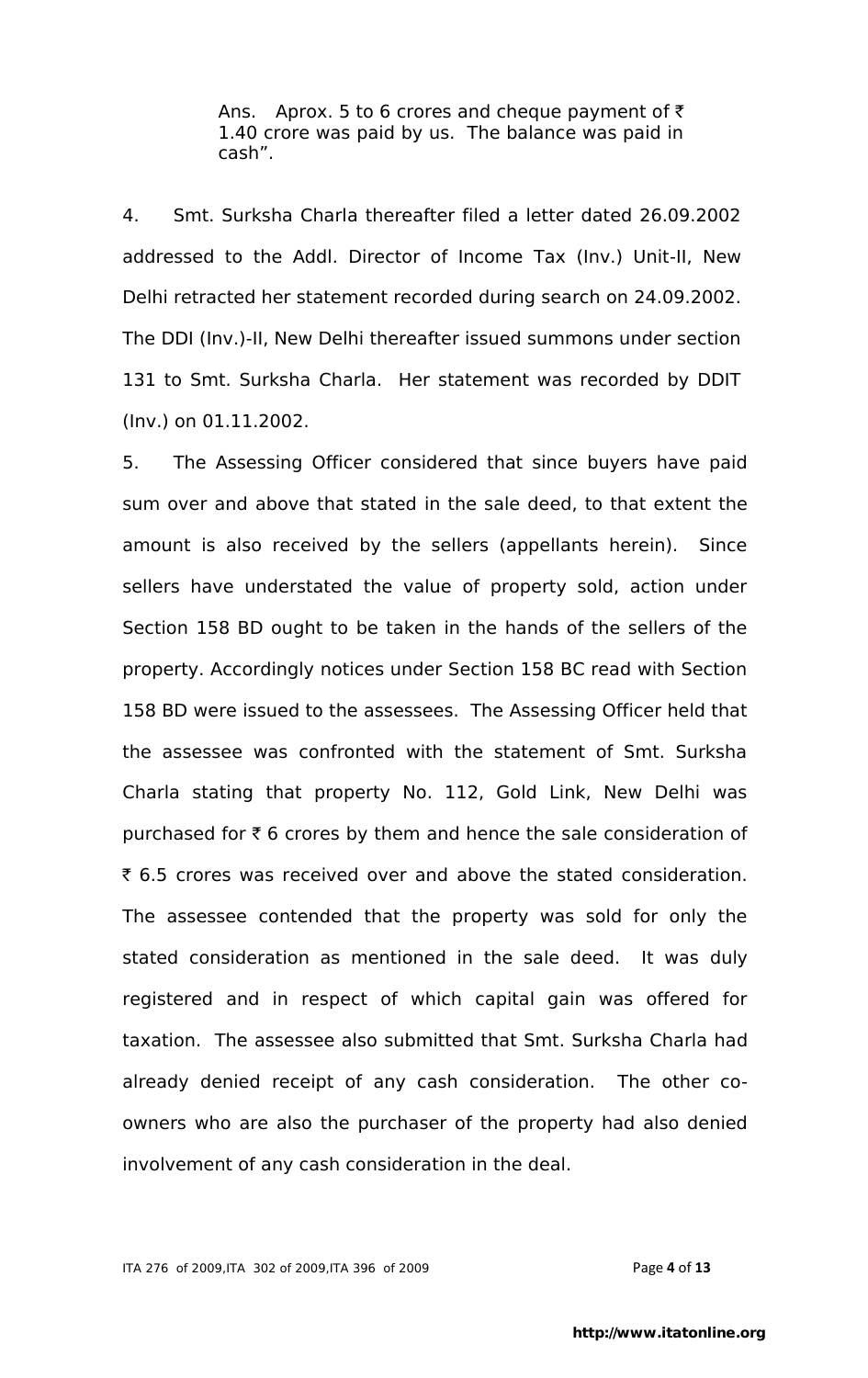6. The assessee also contended that an opportunity to crossexamine the persons whose statement sought to be relied upon, be granted. The assessing Officer concluded that the property which was valued at  $\bar{\tau}$  120 lacs on 1.4.1981 would not have been sold after 20 years for a consideration of  $\bar{\tau}$  135 lacs only whereas the rates of property have increased manifold during these 20 years. In her statement Smt. Surksha Charla, a co-purchaser had admitted having purchased the property for over  $\bar{\tau}$  6 crores. The property bulletins are showing the market rate of Golf Links at  $\bar{\tau}$  80,000/- per sq. yard during financial year 1999-2000. The addition was made in the block assessment of Charla family on the basis of these facts and additions have been confirmed by the learned CIT (A). The assessing officer therefore, adopted the consideration over and above the declared one at  $\bar{\tau}$  6.5 crores, which was equally divided amongst three appellants and additions were made accordingly.

7. The learned CIT (A) held that Smt. Surksha Charla had given graphic details about the transaction of the property that was the first version given by one of the co-owners of the property. There was no duress while recording the statement and no pressure was exerted. The statement was not "extracted" from Smt. Charla. An admission is the best evidence against a person making such admission. It can be retracted but cogent reason must come forward to justify such retraction. The retraction after 2 days if she had been doctored to retract is not a genuine one and cannot be lent any credence. The learned CIT (A) held that since he has upheld the addition made in the case of purchasers, the action of the Assessing Officer is to be confirmed.

ITA 276 of 2009,ITA 302 of 2009,ITA 396 of 2009 Page **5** of **13**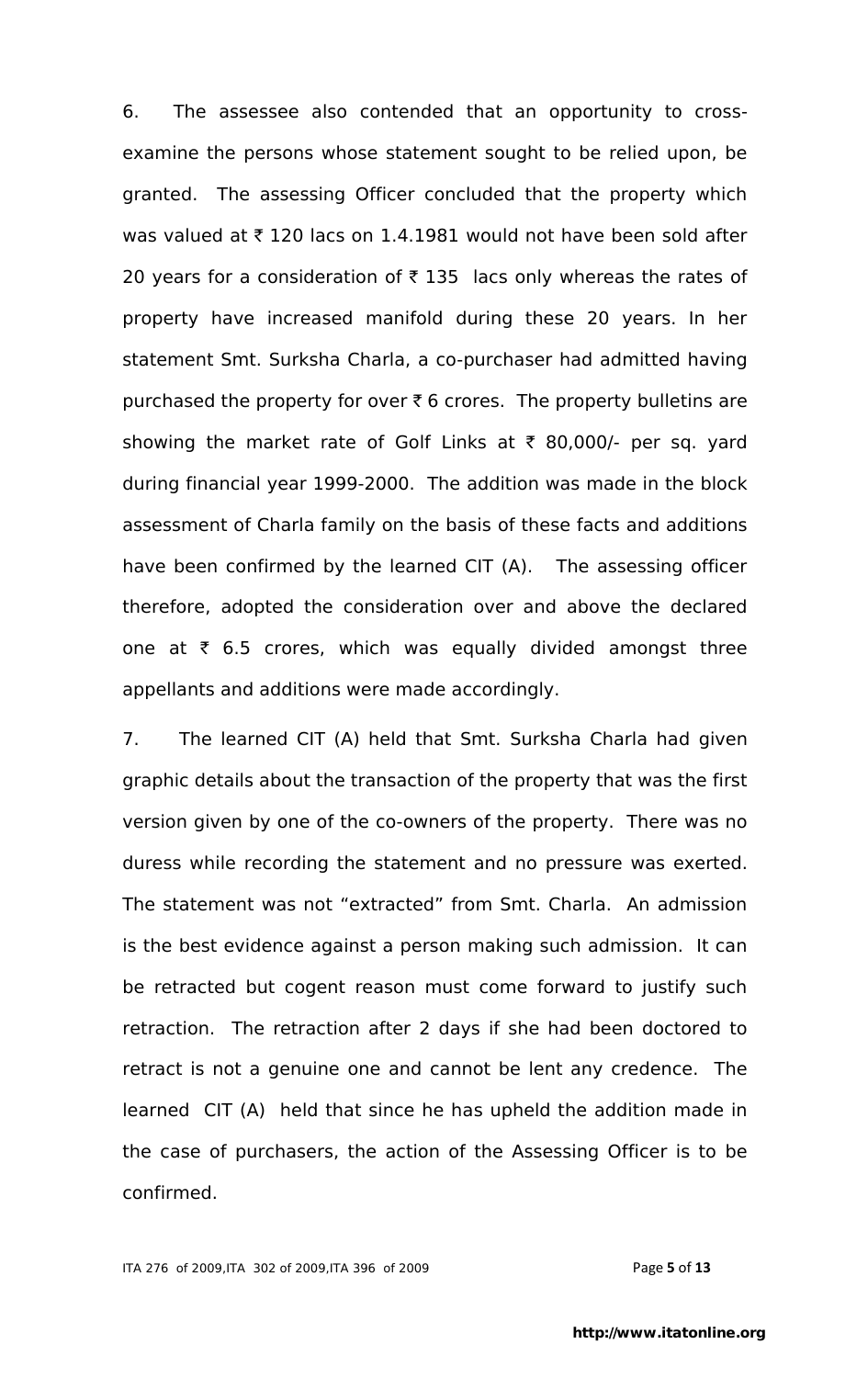8. The Tribunal, however, has deleted the aforesaid addition taking a view that the very provisions of section 158 BD of the Act invoked by the Assessing Officer and initiating Block Assessment proceedings itself was illegal. He was thus of the view that the entire assessment proceedings were without jurisdiction. The precise reasoning in support of the aforesaid conclusion can be found in para 8 of the impugned order which reads as follows:-

> "8. We have carefully considered the relevant facts, arguments advanced and the case laws cited. In the present case, the Assessing Officer has sought to invoke provisions of Section 158 BD so as to compute the undisclosed income of the persons other than the persons searched. The pre-requisite for invoking the provisions of Section 158 BD is that where the Assessing Officer of the searched person is satisfied that undisclosed income belongs to person other than the person search, the books of accounts or other documents or assets seized shall be handed over to the assessing Officer having jurisdiction over such other person and the Assessing Officer of such other person shall proceed under Section 158 BC against such other person and then the provision of Chapter XIVB shall apply. However, in the present case it is seen that no books of accounts or other documents or assets pertaining to person other than person searched were found or seized. Thus there was no question of handing over such material to the Assessing Officer of the person other than the person searched. It was only the statement of Smt. Surksha Charla recorded during the course of search is considered to the material for exercising jurisdiction under Section 158 BD. In our opinion,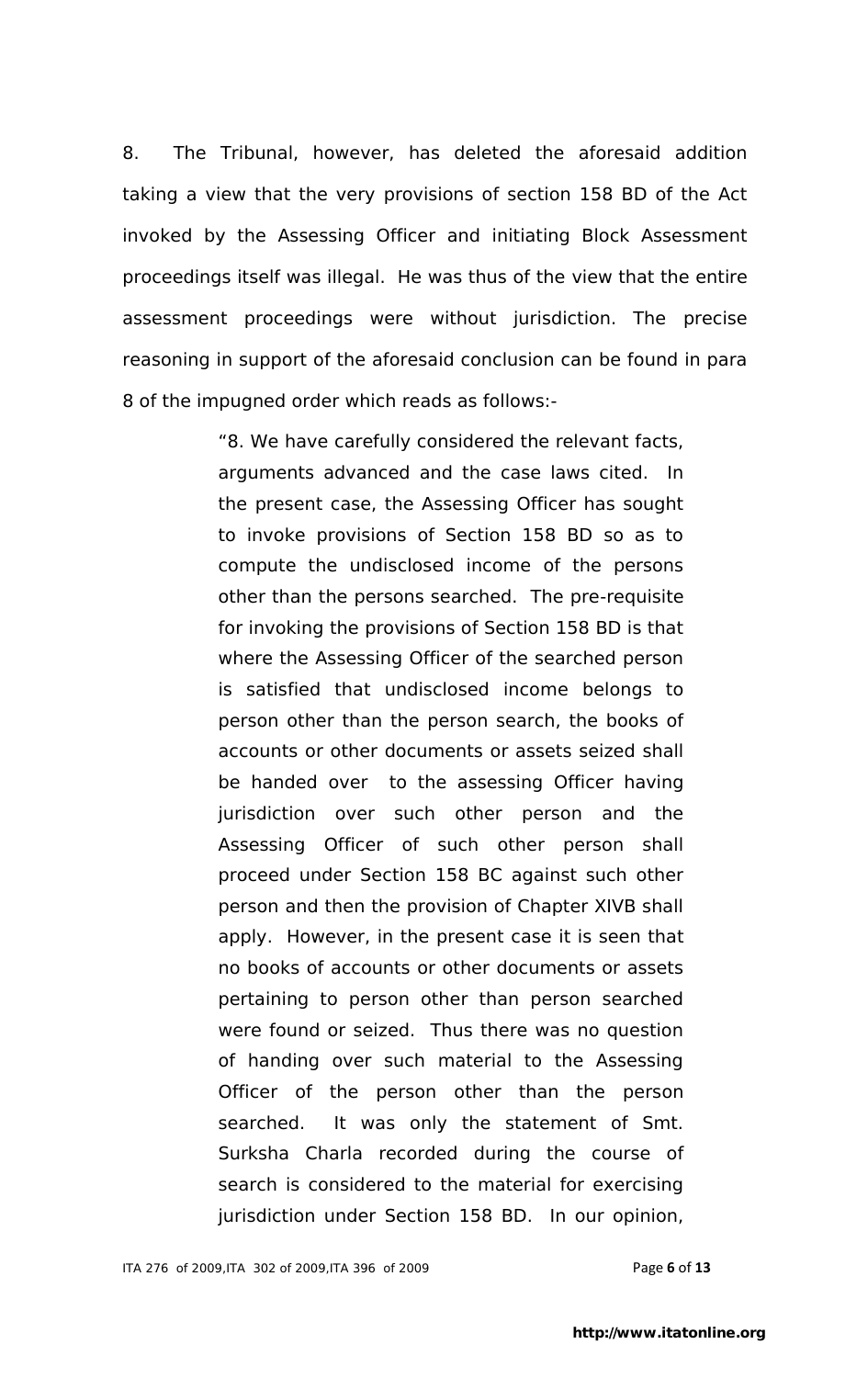the statement of Smt. Surksha Charla cannot be considered as "Books of accounts or other documents or assets" and hence, the Assessing Officer could not have invoked the provisions of section 158 BD read with section 158 BC to frame the assessment for block period as per Chapter XIV-B. Though satisfaction note is not made available to us, the Assessing Officer proceeded with the fact that in view of the statement of Smt. Surksha Charla, action under Section 158 BD was taken. Notice under section 158 BD was issued on 9.5.2003. First statement of Smt. Surksha Charla was recorded on 24.09.2002 which was retracted by her on 26.09.2002 and was also further clarified by her, while deposing before the DDIT (Inv.) on 1.11.2002. No other books of accounts or other documents or assets pertaining to these assessees were found during the course of search. We, therefore, hold that the Assessing Officer could not have validly initiated proceedings under Section 158 Bd. This could have been a matter of regular assessment but not atleast under the provisions of Chapter XIV-B of the Act. The provisions are not invoked in accordance with law and consequently the entire assessment proceedings under Chapter XIV- B being illegal and without jurisdiction are to be cancelled. We hold so."

9. As the Tribunal quashed the assessment proceedings itself, it did not go into the other issues. However, one material observation made by the Tribunal is that though proceedings were based on the statement of Smt. Surksha Charla, an unrelated party to the assessees, she was not produced for cross examination by the assessees even when specific request was made by the assessees in this behalf. On this basis, additional reason given by the Tribunal is

ITA 276 of 2009,ITA 302 of 2009,ITA 396 of 2009 Page **7** of **13**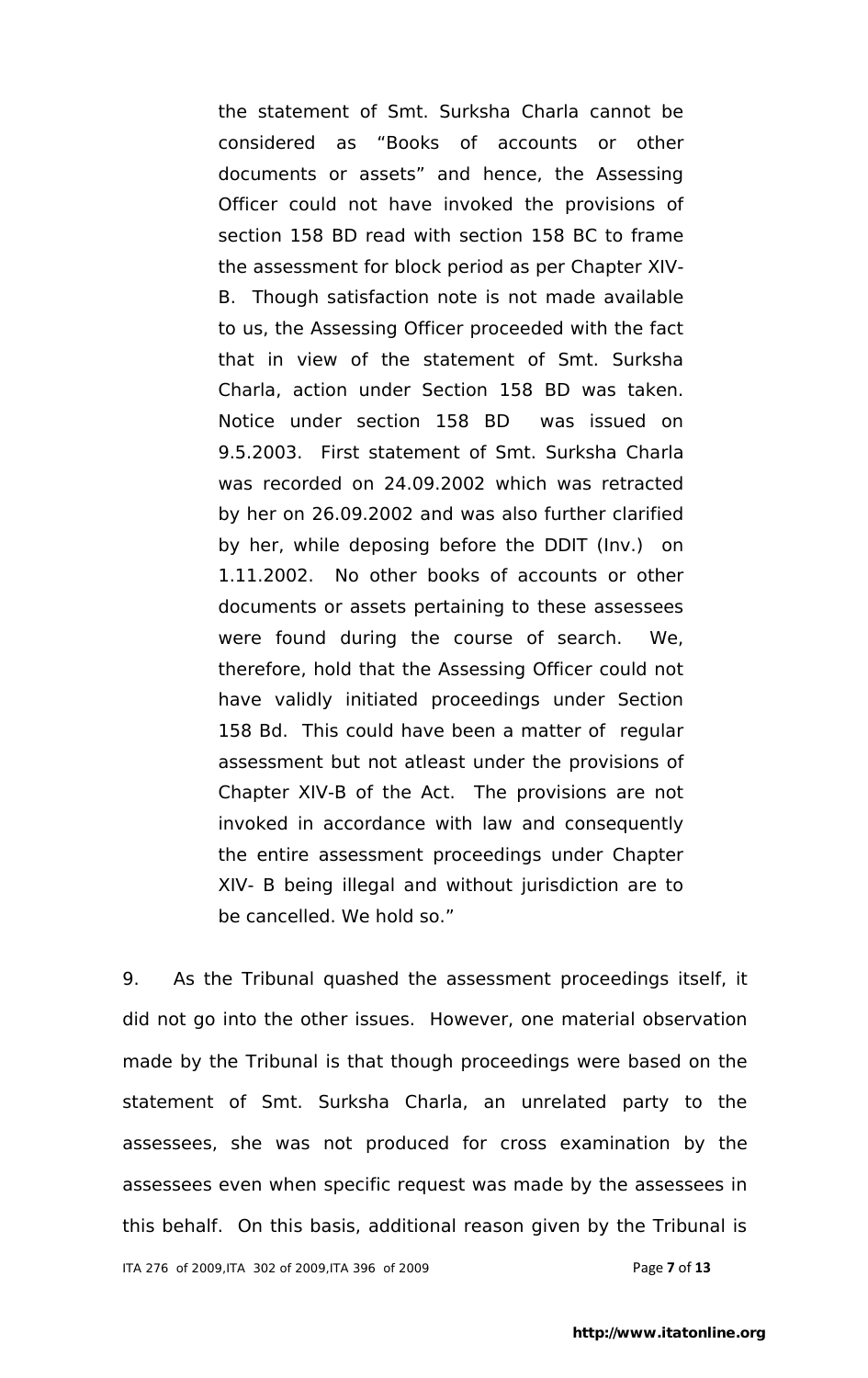that such a statement of Smt. Suraksha Charla without affording an opportunity of cross examination, could not be admitted in evidence.

10. We heard in detail the submission of learned counsel for the parties on admission. It is to be borne in mind that in the instant case premises of the assesses were not searched. The search was in fact carried out at the premises of Smt. & Shri Charla. It is on the basis of the said statement of Smt. Charla recorded during the said search operation that proceedings were initiated against the assessees herein under Section 158 BD of the Act. Law provides for block assessment in case of the assessee whose premises are searched under Section 158 BA of the Act. It can be done when some material during the said search is seized by the Income Tax authorities from which it is found that there was some undisclosed income which is found as a result of search of the persons whose premises was searched. When the block assessment proceedings are to be initiated against the persons whose premises are searched, procedure for that is provided under Section 158 BC of the Act. However, if during the search carried out at the premises of one person, some documents/material is found or asset seized etc. on the basis of which the Assessing Officer is satisfied that any undisclosed income belongs to a third person i.e. a person other than one whose premises were searched under Section 132 of the Act, the procedure for carrying out block assessment in that eventuality is provided under Section 158 BD of the Act. It was for this reason that in the case of these assessees provisions of Section 158 BD of the Act were invoked. Section 158 BD of the Act reads as under:-

> "where the Assessing Officer is satisfied that any undisclosed income belongs to any person, other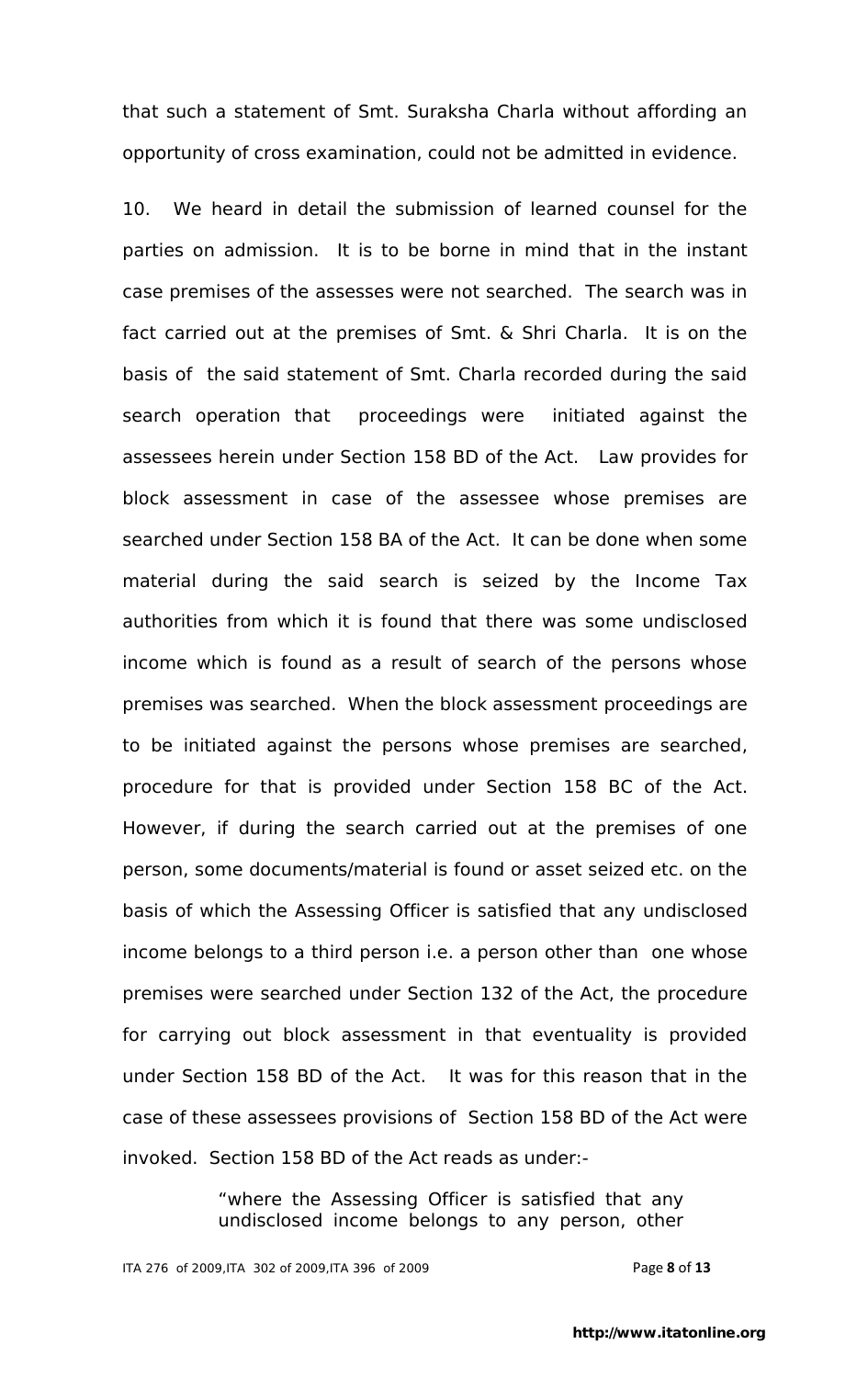than the person with respect to whom search was made under Section 132 or whose books of account or other documents or any assets were requisitioned under Section 132A, then, the books of account, other documents or assets seized or requisitioned shall be handed over to the Assessing officer having jurisdiction over such other person and that Assessing Officer shall proceed against such other person and the provisions of this Chapter shall apply according".

11. It clearly emerges from the reading of this provision that before invoking the provisions of Section 158 BD of the Act, the Assessing Officer of the person searched u/s 132 (1) must satisfy himself that some undisclosed income belongs to a person other than the persons with respect to whom search was made under Section 132 (1) of the Act. Such satisfaction must be based on the material found in the course of search. In the absence of any such satisfaction (which is to be recorded in writing) the concerned Assessing Officer does not get any jurisdiction to assess that other person by invoking the section 158 BD of the Act. Further, the satisfaction of the Assessing Officer has to be in respect of the following aspects:-

> i) there should be "undisclosed income" within the meaning of section 158 (b) referable to the assets or books/documents found seized/requisitioned;

> ii) there should a finding by the Assessing Officer that there was undisclosed income in such assets or books of account or documents of the searched person;

> iii) and that such undisclosed income belonged to the person other than the one searched.

12. In the present case, admittedly, during the search carried out at the premises of Mr. & Mrs. Charla, no books of accounts or other documents or other assets pertaining to the assessees herein was found or seized. The entire foundation of the block assessment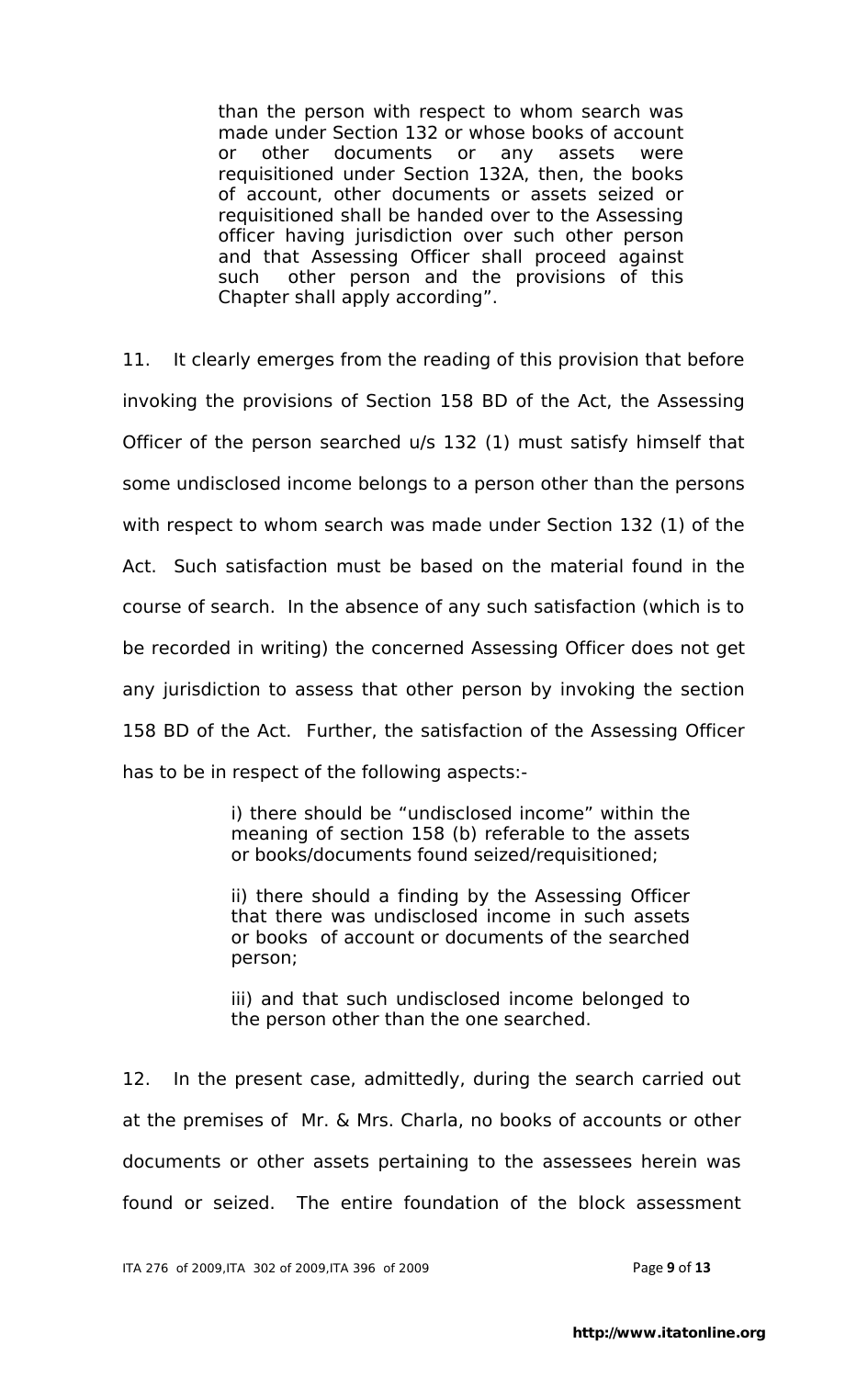under Section 158 BD of the Act, in so far assessees are concerned, was the statement of Smt. Suraksha Charla recorded during the course of search.

13. The Tribunal has held that this statement could not be treated "books of accounts or other documents or assets" which only could be the basis for invoking the provision of Section 158 BD of the Act. Admittedly, statement of Mrs. Charla is neither "books of accounts" or "assets". The question, therefore, is as to whether this statement can be treated as "other documents". Prima facie, it is difficult to accept this proposition. Statement was not the document which was found during search. In fact this was the document which came to be created during the search as the statement was recorded at the time of search. Therefore, it cannot be said that the statement was "seized" during the search and thus, would not qualify the expression "document" having been seized during the search. In such a scenario, proper course of action was reassessment u/s 147 read with section 148 of the Act.

14. Learned counsel for the Revenue relied upon the judgment of the Supreme Court in the case of *CIT Vs. Mukundray K. Shah*, 290 ITR 433. However, that was a case where during the search conducted in the premises of a company under Section 132 of the Act, apart from cash or jewellery, a diary belonging to the assessee was seized. The proceedings against the assessee under Section 158 BD of the Act originated on the basis of the said diary. This diary which belonged to the assessee was clearly a "document" seized during the search and on this basis the Supreme Court held that the proceedings initiated against the assessee were valid.

ITA 276 of 2009,ITA 302 of 2009,ITA 396 of 2009 Page **10** of **13**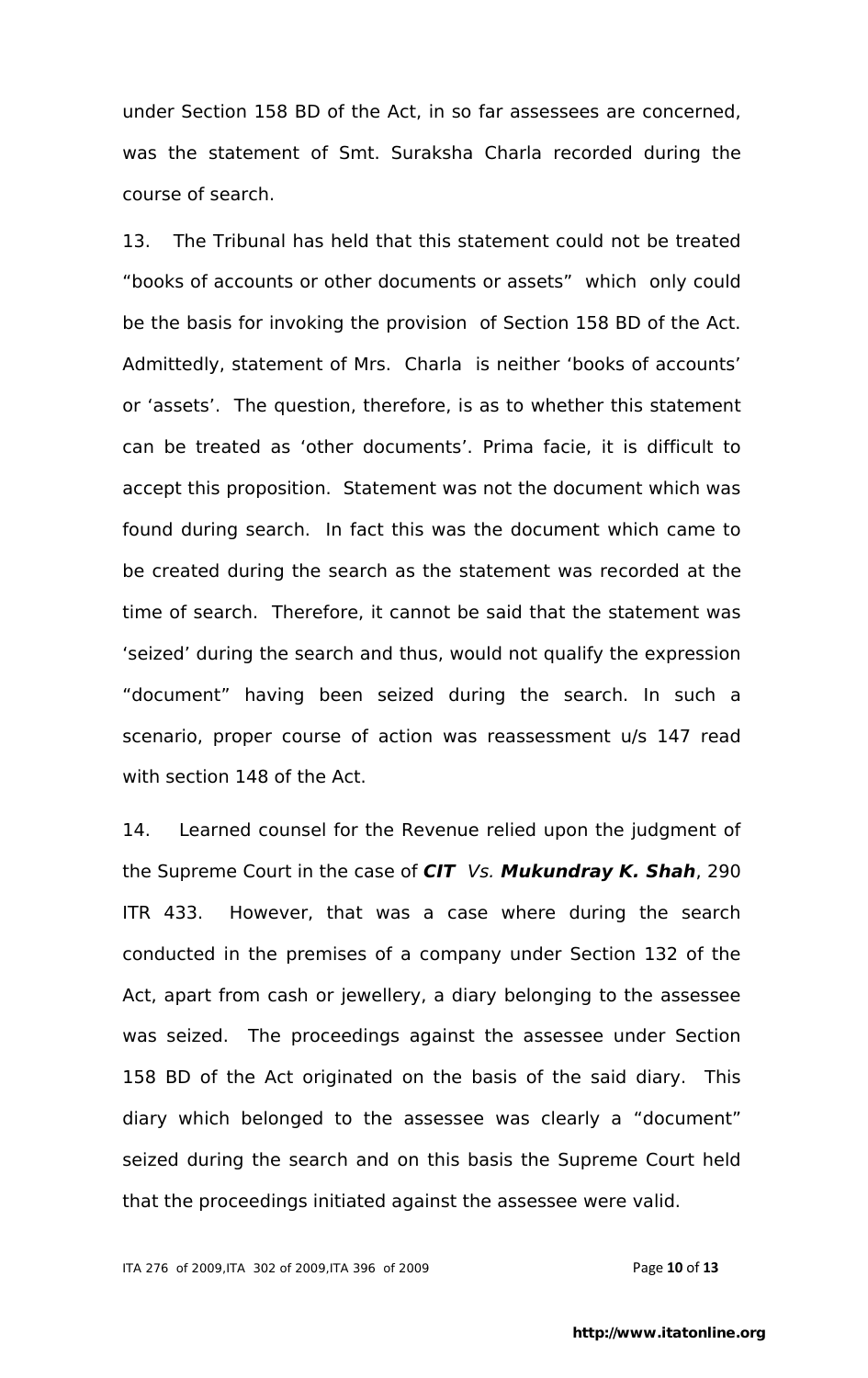15. In the case of *Smt. Chitra Devi Vs. CIT* decided by Jodhpur Bench of Income Tax Appellate Tribunal, reported in 77 TTJ 430, it is held that statement recorded under Section 132 (4) of the Act during the search is no evidence as contemplated under section 158BD of the Act and on that basis no valid proceedings in Chapter XIV-B of the Act could be initiated.

16. However, it is not even necessary to decide this aspect authoritatively in these appeals, inasmuch as, order of the Tribunal warrants to be sustained because of the following reason.

17. The Assessing Officer before issuing notice under Section 158 BD of the Act did not record any satisfaction which is a mandatory requirement as per the said provision. The Tribunal has returned categorical finding to this effect which could not been shaken. We have already reproduced the language of Section 158BD of the Act. It requires that the Assessing Officer is has to be satisfied that any undisclosed income belongs to any third person, i.e. the person whose premises are searched. It cannot be disputed that the recording of "satisfaction" is necessary precondition and, is a must in order to safeguard the otherwise abuse of power and it is inbuilt under the provisions of Section 158 BD of the Income-Tax Act. Such a satisfaction has to be in writing. Since in the discharge of the official function, where a statute requires the satisfaction to be reached, the same can be arrived at only when the same are recorded by recording such reasons on which satisfaction has been arrived at.

ITA 276 of 2009,ITA 302 of 2009,ITA 396 of 2009 Page **11** of **13**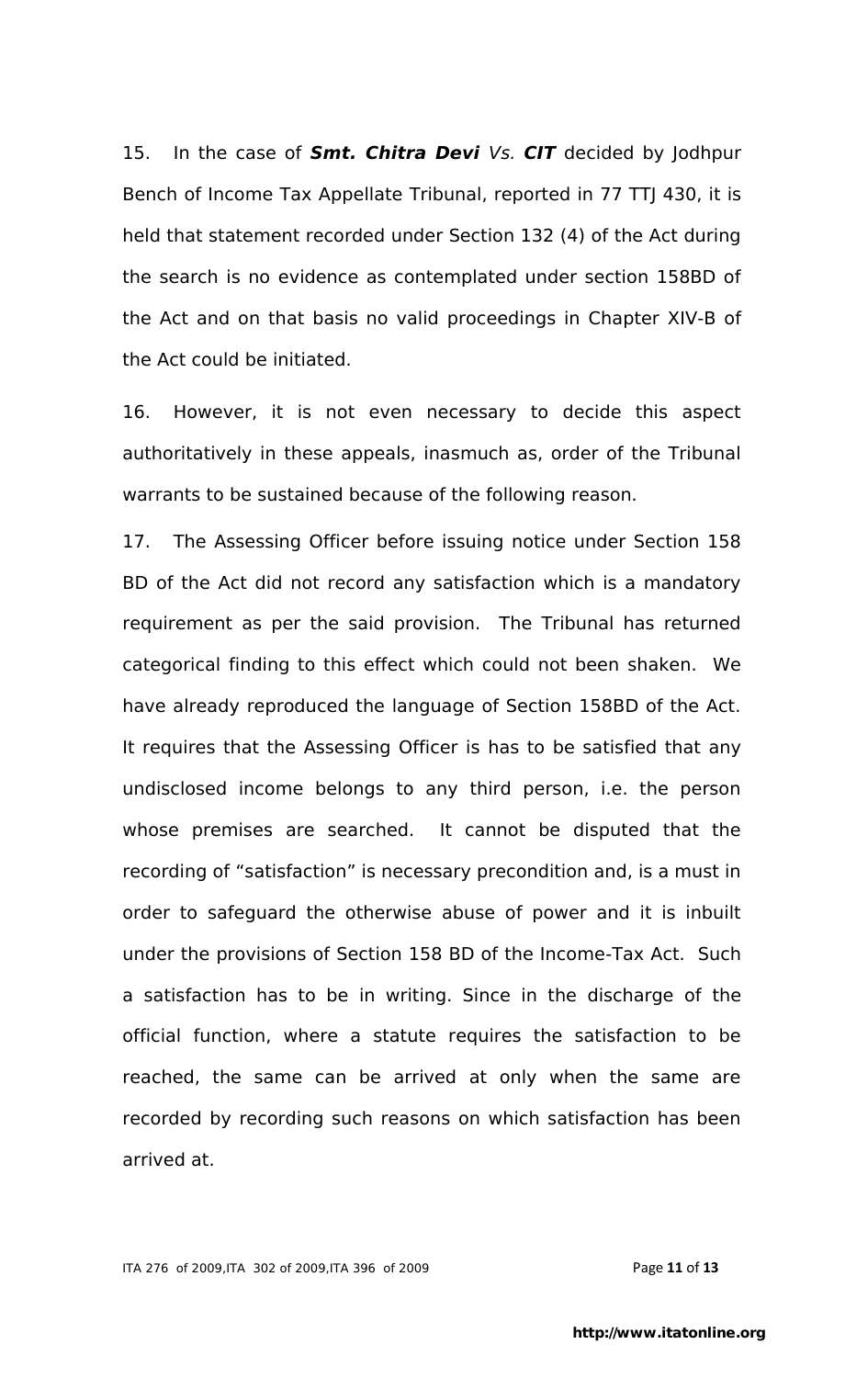18. In the present case no such note of satisfaction could be produced before the Tribunal. This aspect is conclusively determined by the Supreme Court in the case of *Manish Maheshwari Vs. ACIT,*  289 ITR 341 wherein it is held as under:-

> "Condition precedent for invoking a block assessment is that a search has been conducted under Section 132, or documents or assets have been requisitioned under Section 132A. The said provision would apply in the case of any person in respect of whom search has been carried out under Section 132A or documents or assets have been requisitioned under Section 132A. Section 158BD, however, provides for taking recourse to a block assessment in terms of Section 158BC in respect of any other person, the conditions precedents where for are : (i) Satisfaction must be recorded by the AO that any undisclosed income belongs to any person, other than the person with respect to whom search was made under Section 132 of the Act; (ii) The books of account or other documents or assets seized or requisitioned had been handed over to the AO having jurisdiction over such other person; and (iii) The AO has proceeded under Section 158BC against such other person.

> The conditions precedent for invoking the provisions of Section 158BD, thus, are required to be satisfied before the provisions of the Chapter XIV-B are applied in relation to any person other than the person whose premises had been searched or whose documents and other assets had been requisitioned under Section 132A of the Act."

19. We may also add that this Court in the case of *Amity Hotels (P) Ltd. reported* 272 ITR 75, has also held that the reasons must be recorded by the Assessing Officer having jurisdiction over the